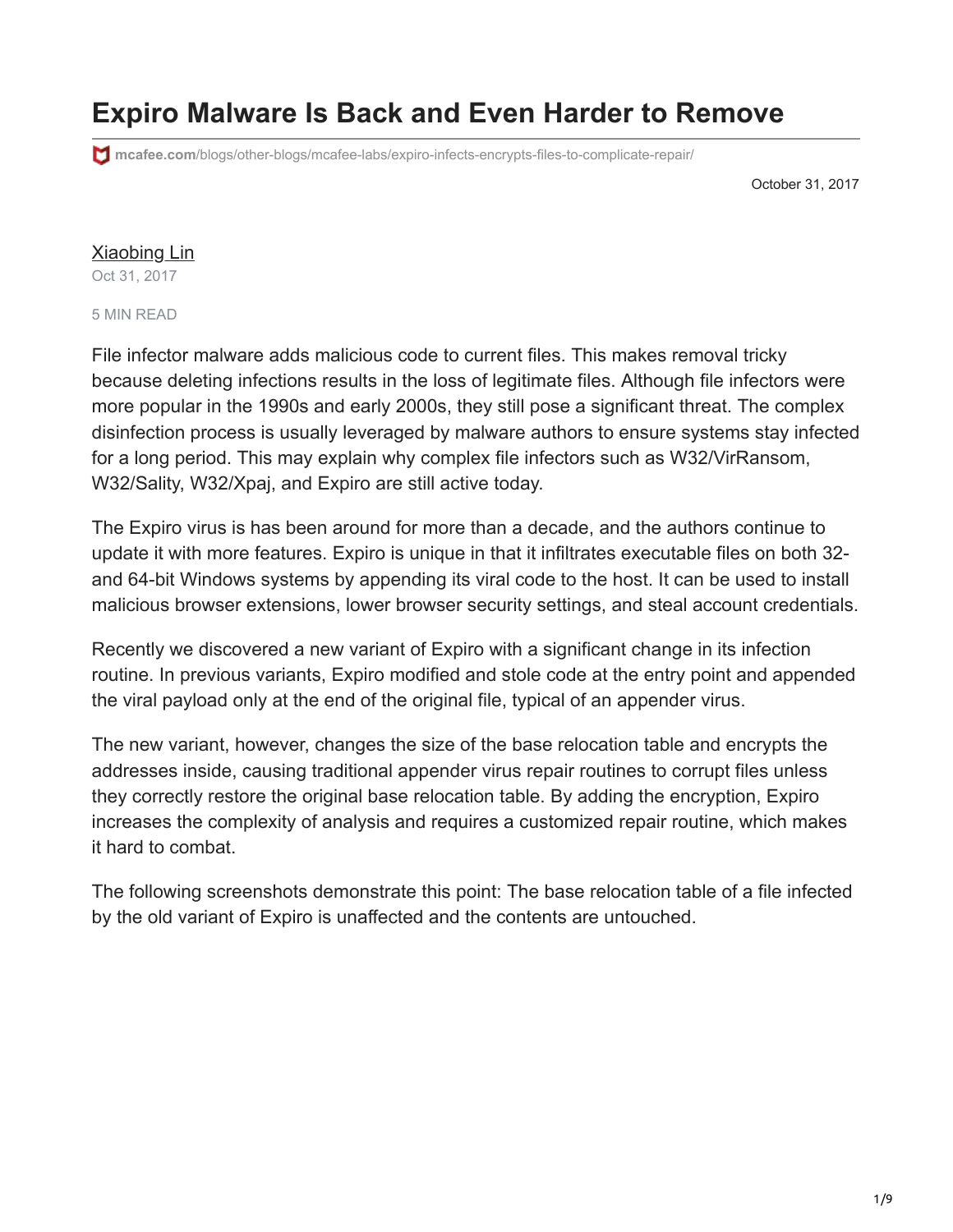| File View Go Help                                                                                                                                                  |                               |                      |                                   |                                                       |  | File View Go Help    |                               |                      |                              |                                    |
|--------------------------------------------------------------------------------------------------------------------------------------------------------------------|-------------------------------|----------------------|-----------------------------------|-------------------------------------------------------|--|----------------------|-------------------------------|----------------------|------------------------------|------------------------------------|
| $\begin{array}{c} \textbf{0} & \textbf{0} & \textbf{0} & \textbf{0} & \textbf{0} \\ \textbf{0} & \textbf{0} & \textbf{0} & \textbf{0} & \textbf{0} \\ \end{array}$ |                               |                      |                                   | <b>◎◎◎◎   因■■■■                            </b><br>э. |  |                      |                               |                      |                              |                                    |
| ⊟-San                                                                                                                                                              | pFile                         | Data                 | <b>Description</b>                | Value                                                 |  | ⊟-San                | pFile                         | Data                 | <b>Description</b>           | Value                              |
|                                                                                                                                                                    |                               |                      | 0100                              | <b>IMAGE DLLCHARACTERISTICS NX</b>                    |  |                      |                               |                      | 0100                         | <b>IMAGE DLLCHARACTERISTICS N)</b> |
|                                                                                                                                                                    |                               |                      | 8000                              | <b>IMAGE DLLCHARACTERISTICS TE</b>                    |  |                      |                               |                      | 8000                         | <b>IMAGE DLLCHARACTERISTICS TE</b> |
| ė                                                                                                                                                                  | 00000148                      | 00040000             | Size of Stack Reserve             |                                                       |  | ė-l                  | 00000148                      | 00140000             | <b>Size of Stack Reserve</b> |                                    |
|                                                                                                                                                                    | 0000014C                      | 00002000             | <b>Size of Stack Commit</b>       |                                                       |  |                      | 0000014C                      | 00002000             | <b>Size of Stack Commit</b>  |                                    |
|                                                                                                                                                                    | 00000150                      | 00100000             | Size of Heap Reserve              |                                                       |  |                      | 00000150                      | 00200000             | Size of Heap Reserve         |                                    |
|                                                                                                                                                                    | 00000154                      | 00001000             | Size of Heap Commit               |                                                       |  |                      | 00000154                      | 00001000             | Size of Heap Commit          |                                    |
|                                                                                                                                                                    | 00000158                      | 00000000             | <b>Loader Flags</b>               |                                                       |  |                      | 00000158                      | 00000000             | <b>Loader Flags</b>          |                                    |
|                                                                                                                                                                    | 0000015C                      | 00000010             | <b>Number of Data Directories</b> |                                                       |  |                      | 0000015C                      | 00000010             | Number of Data Directories   |                                    |
|                                                                                                                                                                    | 00000160                      | 00000000             | <b>RVA</b>                        | <b>EXPORT Table</b>                                   |  |                      | 00000160                      | 00000000             | <b>RVA</b>                   | <b>EXPORT Table</b>                |
|                                                                                                                                                                    | 00000164                      | 00000000             | Size                              |                                                       |  |                      | 00000164                      | 00000000             | Size                         |                                    |
|                                                                                                                                                                    | 00000168                      | 0000213C             | <b>RVA</b>                        | <b>IMPORT Table</b>                                   |  |                      | 00000168                      | 0000213C             | <b>RVA</b>                   | <b>IMPORT Table</b>                |
|                                                                                                                                                                    | 0000016C                      | 00000050             | Size                              |                                                       |  |                      | 0000016C                      | 00000050             | <b>Size</b>                  |                                    |
| 由                                                                                                                                                                  | 00000170                      | 00004000             | <b>RVA</b>                        | <b>RESOURCE Table</b>                                 |  |                      | 00000170                      | 00004000             | <b>RVA</b>                   | <b>RESOURCE Table</b>              |
|                                                                                                                                                                    | 00000174                      | 0000F3B0             | Size                              |                                                       |  |                      | 00000174                      | 0000F3B0             | <b>Size</b>                  |                                    |
| 由                                                                                                                                                                  | 00000178                      | 00000000             | <b>RVA</b>                        | <b>EXCEPTION Table</b>                                |  | 由                    | 00000178                      | 00000000             | <b>RVA</b>                   | <b>EXCEPTION Table</b>             |
| 由                                                                                                                                                                  | 0000017C                      | 00000000             | <b>Size</b>                       |                                                       |  | 由于                   | 0000017C                      | 00000000             | <b>Size</b>                  |                                    |
|                                                                                                                                                                    | 00000180                      | 00000000             | Offset                            | <b>CERTIFICATE Table</b>                              |  |                      | 00000180                      | 00000000             | Offset                       | <b>CERTIFICATE Table</b>           |
|                                                                                                                                                                    | 00000184                      | 00000000 Size        |                                   |                                                       |  |                      | 00000184                      | 00000000             | Size                         |                                    |
|                                                                                                                                                                    | 00000188                      | 00014000             | <b>RVA</b>                        | <b>BASE RELOCATION Table</b>                          |  |                      | 00000188                      | 00014000             | <b>RVA</b>                   | <b>BASE RELOCATION Table</b>       |
|                                                                                                                                                                    | 0000018C                      | 00000184             | <b>Size</b>                       |                                                       |  |                      | 0000018C                      | 00000184             | <b>Size</b>                  |                                    |
|                                                                                                                                                                    | 00000190                      | 00001120             | <b>RVA</b>                        | <b>DEBUG Directory</b>                                |  |                      | 00000190                      | 00001120             | <b>RVA</b>                   | <b>DEBUG Directory</b>             |
|                                                                                                                                                                    | 00000194                      | 0000001C             | Size                              |                                                       |  |                      | 00000194                      | 0000001C             | <b>Size</b>                  |                                    |
|                                                                                                                                                                    | 00000198                      | 00000000             | <b>RVA</b>                        | Architecture Specific Data                            |  |                      | 00000198                      | 00000000             | <b>RVA</b>                   | Architecture Specific Data         |
|                                                                                                                                                                    | 0000019C                      | 00000000             | Size                              |                                                       |  |                      | 0000019C                      | 00000000             | <b>Size</b>                  |                                    |
|                                                                                                                                                                    | 000001A0                      | 00000000             | <b>RVA</b>                        | <b>GLOBAL POINTER Register</b>                        |  |                      | 000001A0                      | 00000000             | <b>RVA</b>                   | <b>GLOBAL POINTER Register</b>     |
|                                                                                                                                                                    | 000001A4                      | 00000000             | Size                              |                                                       |  |                      | 000001A4                      | 00000000             | Size<br><b>RVA</b>           |                                    |
|                                                                                                                                                                    | 000001A8                      | 00000000             | <b>RVA</b>                        | <b>TLS Table</b>                                      |  |                      | 000001A8                      | 00000000             |                              | <b>TLS Table</b>                   |
|                                                                                                                                                                    | 000001AC<br>000001B0          | 00000000<br>00001388 | Size<br><b>RVA</b>                | <b>LOAD CONFIGURATION Table</b>                       |  |                      | 000001AC<br>000001B0          | 00000000<br>00001388 | <b>Size</b><br><b>RVA</b>    | <b>LOAD CONFIGURATION Table</b>    |
|                                                                                                                                                                    | 000001B4                      | 00000040             | <b>Size</b>                       |                                                       |  |                      | 000001B4                      | 00000040             | <b>Size</b>                  |                                    |
|                                                                                                                                                                    | 000001B8                      | 00000280             | <b>RVA</b>                        | <b>BOUND IMPORT Table</b>                             |  |                      | 000001B8                      | 00000280             | <b>RVA</b>                   | <b>BOUND IMPORT Table</b>          |
|                                                                                                                                                                    | 000001BC                      | 00000044             | <b>Size</b>                       |                                                       |  |                      | 000001BC                      | 00000044             | <b>Size</b>                  |                                    |
|                                                                                                                                                                    | 000001C0                      | 00001000             | <b>RVA</b>                        | <b>IMPORT Address Table</b>                           |  |                      | 000001C0                      | 00001000             | <b>RVA</b>                   | <b>IMPORT Address Table</b>        |
|                                                                                                                                                                    | 000001C4                      | 000000FC             | <b>Size</b>                       |                                                       |  |                      | 000001C4                      | 000000FC             | <b>Size</b>                  |                                    |
|                                                                                                                                                                    | 000001C8                      | 00000000             | <b>RVA</b>                        | <b>DELAY IMPORT Descriptors</b>                       |  |                      | 000001C8                      | 00000000             | <b>RVA</b>                   | <b>DELAY IMPORT Descriptors</b>    |
|                                                                                                                                                                    | 000001CC                      | 00000000             | Size                              |                                                       |  |                      | 000001CC                      | 00000000             | <b>Size</b>                  |                                    |
|                                                                                                                                                                    | 000001D0                      | 00000000             | <b>RVA</b>                        | <b>CLI Header</b>                                     |  |                      | 000001D0                      | 00000000             | <b>RVA</b>                   | <b>CLI Header</b>                  |
|                                                                                                                                                                    | 000001D4                      | 00000000             | <b>Size</b>                       |                                                       |  |                      | 000001D4                      | 00000000             | <b>Size</b>                  |                                    |
|                                                                                                                                                                    | 000001D8                      | 00000000             | <b>RVA</b>                        |                                                       |  |                      | 000001D8                      | 00000000             | <b>RVA</b>                   |                                    |
|                                                                                                                                                                    | 000001DC                      | 00000000             | <b>Size</b>                       |                                                       |  |                      | 000001DC                      | 00000000             | <b>Size</b>                  |                                    |
| $\leftarrow$<br>$\rightarrow$                                                                                                                                      | $\epsilon$                    |                      | $\mathbf{m}$                      |                                                       |  | $\ddot{\phantom{1}}$ |                               |                      | $\mathbf{m}$                 |                                    |
|                                                                                                                                                                    | Viewing IMAGE OPTIONAL HEADER |                      |                                   |                                                       |  |                      | Viewing IMAGE OPTIONAL HEADER |                      |                              |                                    |
|                                                                                                                                                                    |                               |                      |                                   |                                                       |  |                      |                               |                      |                              |                                    |

*Figure 1: The relocation table remains intact when infected by the old Expiro variant.*

|            | $2.01014000:$ 30 10 00 00-58 01 00 00-00 31 00 31-10 31 50 33 $\blacktriangleright$ $8\odot$ 191 $\square$ 1P3                                                                                                 | $\sqrt{0.014000}$ : 30 10 00 00-58 01 00 00-00 31 0C 31-10 31 50 33 $\blacktriangleright$ X© 191 $\blacktriangleright$ 173                                                                                                                                                            |
|------------|----------------------------------------------------------------------------------------------------------------------------------------------------------------------------------------------------------------|---------------------------------------------------------------------------------------------------------------------------------------------------------------------------------------------------------------------------------------------------------------------------------------|
|            |                                                                                                                                                                                                                | . 616146161: 54 33 04 33-68 33 28 34-96 34 35 40 35-88 35 02 35 46 35 469 464 466 55 56 36<br>101014020: 78 34 66 34-00 34 96 34-9F 34 6F 34-04 34 86 34 - 44 444 444 445 456 36<br>101014020: 78 34 66 34-00 34 96 34-9F 34 6F 34-0                                                  |
|            | ↓01014030: CB 34 D0 34-D7 34 F4 34-FF 34 04 35-0B 35 15 35 <del>π4<sup>11</sup>4  4 M</del> 4◆5お S5                                                                                                            |                                                                                                                                                                                                                                                                                       |
|            |                                                                                                                                                                                                                |                                                                                                                                                                                                                                                                                       |
|            |                                                                                                                                                                                                                | .01014050: CF 35 D6 35-FE 35 06 36-1D 36 28 36-70 36 75 36 当市15 15 96 96 (6 p6 u6                                                                                                                                                                                                     |
|            | .01014060: 7B 36 80 36-85 36 8A 36-8F 36 95 36-9D 36 AA 36 <6C6à6è686ò6¥6¬6                                                                                                                                    | %.01014060: 7B 36 80 36−85 36 8A 36−8F 36 95 36−9D 36 AA 36<br>-6C6à6è686ò6¥6¬6                                                                                                                                                                                                       |
|            | .01014070: C1 36 DD 36-E7 36 01 37-0B 37 1E 37-28 37 2D 37 -6 6076747(7-7                                                                                                                                      | Å.01014070:  C1 36 DD 36-E7 36 01 37-0B 37 1E 37-28 37 2D 37 -4∥6τ6©7δ7▲7<7-7                                                                                                                                                                                                         |
|            | .01014080: 32 37 48 37-4D 37 56 37-5B 37 68 37-78 37 7E 37 27H7M7U7I7h7x7~7                                                                                                                                    | %.01014080:   32  37  48  37–4D  37  56  37–5B  37  68  37–78  37  7E  37   27H7M7U7[7h7x7^7                                                                                                                                                                                          |
|            | .01014090:  86 37 9C 37-A1 37 DE 37-E8 37 EE 37-F8 37 11 38  &7£717 707E7°748                                                                                                                                  | %.01014090:  86 37 9C 37-A1 37 DE 37-E8 37 EE 37-F8 37 11 38  &7£717 707E70748                                                                                                                                                                                                        |
| .01014000: | 3C 38 42 38-4C 38 52 38-5B 38 67 38-93 38 9E 38 <8B8L8R818R9868R8                                                                                                                                              | Å.Ø10140A0: 3C 38 42 38−4C 38 52 38−5B 38 67 38−93 38 9E 38  <8B8L8R8I8g8ô8R8                                                                                                                                                                                                         |
|            | .010140B0: 04 38 ED 38-F9 38 FF 38-06 39 0F 39-15 39 1D 39 68#8 8 849 09 89 + 9                                                                                                                                | .010140B0: A4 38 ED 38-F9 38 FF 38-06 39 0F 39-15 39 1D 39 $\frac{1}{100}$ 38 $\frac{1}{100}$ $\frac{1}{100}$ $\frac{1}{100}$ $\frac{1}{100}$ $\frac{1}{100}$ $\frac{1}{100}$ $\frac{1}{100}$ $\frac{1}{100}$ $\frac{1}{100}$ $\frac{1}{100}$ $\frac{1}{100}$ $\frac{1}{100}$ $\frac$ |
|            | .010140C0:  23 39 30 39-38 39 3E 39-61 39 AD 39-BD 39 C3 39  #90989>9a9i949 H9                                                                                                                                 | €.010140C0: 23 39 30 39−38 39 3E 39−61 39 AD 39−BD 39 C3 39  #90989>9a9↓9 <sup>II</sup> 9 9                                                                                                                                                                                           |
|            | .010140D0: D2 39 6C 3A−7A 3A DC 3A−E8 3A F5 3A−12 3B 64 3B π9l:z:≡:ē:J:‡;ἀ;                                                                                                                                    | 0.010140D0: D2 39 6C 3A-7A 3A DC 3A-E8 3A F5 3A-12 3B 64 3B π9l:z:≡:δ:J:‡;ἀ;                                                                                                                                                                                                          |
|            | .010140E0:  69 3B 88 3B-9F 3B 0B 3C-4A 3C 6D 3C-7A 3C 86 3C  ï:ê:f:& <j<m<z<&<< td=""><td>.010140E0: 69 3B 88 3B-9F 3B 0B 3C-4A 3C 6D 3C-7A 3C 86 3C 1:0:3:3<x<a<< td=""></x<a<<></td></j<m<z<&<<>             | .010140E0: 69 3B 88 3B-9F 3B 0B 3C-4A 3C 6D 3C-7A 3C 86 3C 1:0:3:3 <x<a<< td=""></x<a<<>                                                                                                                                                                                              |
|            | 010140F0:   8E 3C 96 3C−A2 3C B4 3C−C1 3C C9 3C−E3 3C E9 3C  Ä<û<ó<∤<长┎<Π<θ<                                                                                                                                   | <b>.010140F0: 8E 3C 96 3C-A2 3C B4 3C-C1 3C C9 3C-E3 3C E9 3C &amp;{&amp;{&amp;{{\L^{\r\TK}}}</b><br><b>.01014100: EF 3C F5 3C-FB 3C 01 3D-08 3D 0F 3D-16 3D 1D 3D 0K/<j<@-c-&-_-+-< b=""></j<@-c-&-_-+-<></b>                                                                        |
|            | .01014100: EF 3C F5 3C-FB 3C 01 3D-08 3D 0F 3D-16 3D 1D 3D n <j<<<@=<mark>0=*===+=</j<<<@=<mark>                                                                                                               |                                                                                                                                                                                                                                                                                       |
|            | .01014110: 24  3D  2B  3D-32  3D  3A  3D-42  3D  4A  3D-56  3D  5F  3D   \$=+=2=:=B=J=U=_=                                                                                                                     | $.01014110$ : 24 3D 2B 3D-32 3D 3A 3D-42 3D 4A 3D-56 3D 5F 3D 5++2+:+B-J=U=_=                                                                                                                                                                                                         |
|            | $.01014120$ : 64 3D 66 3D-74 3D 7D 3D-88 3D 96 3D-9B 3D 61 3D $d=j=E-j$ - $\bar{e}=\bar{d}-\bar{c}=\bar{f}-\bar{c}$<br>.01014130: 6C 3D B3 3D-C0 3D D6 3D-36 3E 7C 3E-93 3E 6B 3E $K=\frac{1}{2}=-\frac{1}{2}$ | . 81814128:   64 3D 6A 3D-74 3D 7D 3D-88 3D 96 3D-9B 3D A1 3D   d-j-c->-2-cc-c−2-<br>.81814138:   aC 3D B3 3D-C8 3D D6 3D-36 3E 7C 3E-93 3E aB 3E   ‰−1-−π−6}1>826<br>.81814148:   B8 3E D9 3E-PC 3E 86 3F-26 3P 30 3P-56 3P 87 3P                                                    |
|            |                                                                                                                                                                                                                |                                                                                                                                                                                                                                                                                       |
|            |                                                                                                                                                                                                                |                                                                                                                                                                                                                                                                                       |
|            | .01014150: A4 3F EE 3F-F4 3F 00 00-00 20 00 00-20 00 00 00 ñ?E?f?                                                                                                                                              | %.01014150: A4 3F EE 3F−F4 3F 00 00−00 20 00 00−20 00 00 00  ñ?∈?r?                                                                                                                                                                                                                   |
|            | .01014160: 0C 30 4A 30-AA 30 CE 30-EC 30 F0 30-F8 30 FC 30 90J0-0¦0∾0≡0°0™0                                                                                                                                    | 1,01014160:  0C 30 4A 30-AA 30 CE 30-EC 30 F0 30-F8 30 FC 30  \$0J0-0¦0∞0≡0°0™0;                                                                                                                                                                                                      |
|            | .01014170: 14 31 18 31-34 31 38 31-00 30 00 00-0C 00 00 00 00 1114181 0 ♀                                                                                                                                      | .01014170: 14 31 18 31-34 31 38 31-00 30 00 00-00 00 00 00 01 114181 0 9                                                                                                                                                                                                              |
|            |                                                                                                                                                                                                                |                                                                                                                                                                                                                                                                                       |
|            |                                                                                                                                                                                                                |                                                                                                                                                                                                                                                                                       |
|            |                                                                                                                                                                                                                |                                                                                                                                                                                                                                                                                       |
| .01014100: |                                                                                                                                                                                                                |                                                                                                                                                                                                                                                                                       |
|            |                                                                                                                                                                                                                |                                                                                                                                                                                                                                                                                       |

*Figure 2: The relocation table contents are not modified by the old Expiro variant.*

The new variant reduces the size of the base relocation table and encrypts portions of it (outlined in red).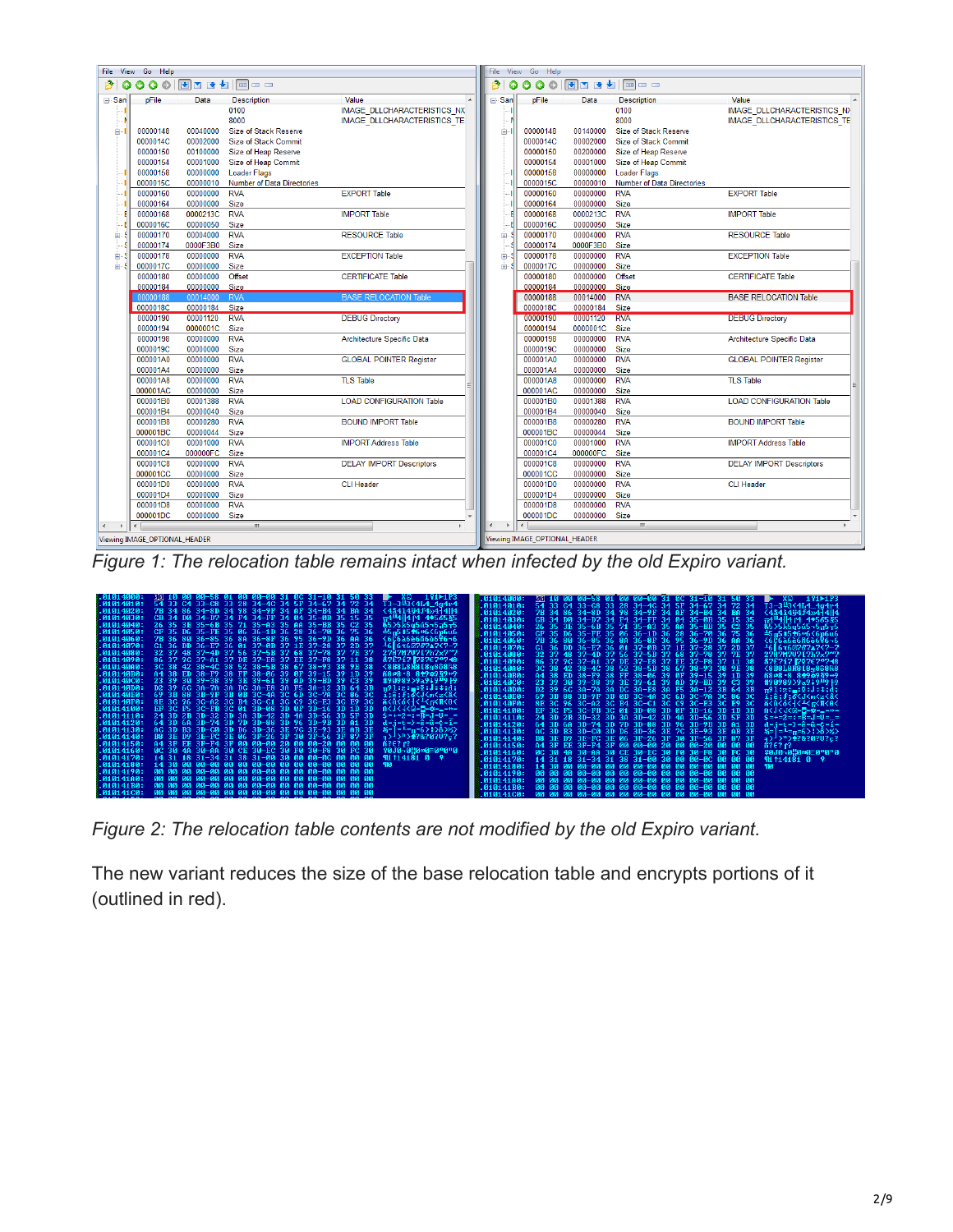|       | File View Go Help    |                      |                            |                                 |                          |                                 | File View Go Help    |                      |                             |                                 |  |
|-------|----------------------|----------------------|----------------------------|---------------------------------|--------------------------|---------------------------------|----------------------|----------------------|-----------------------------|---------------------------------|--|
| B.    |                      |                      |                            |                                 |                          | <b>◎◎◎◎   因■■■■ 回</b> □ □<br>P. |                      |                      |                             |                                 |  |
| ⊟-San | pFile                | Data                 | <b>Description</b>         | Value                           | $\overline{\phantom{a}}$ | ⊟-San                           | pFile                | Data                 | <b>Description</b>          | Value                           |  |
|       |                      |                      | 0100                       | <b>IMAGE DLLCHARACTERISTIC</b>  |                          |                                 |                      |                      | 0100                        | <b>IMAGE DLLCHARACTERISTICS</b> |  |
|       |                      |                      | 8000                       | <b>IMAGE DLLCHARACTERISTIC</b>  |                          | N                               |                      |                      | 8000                        | <b>IMAGE DLLCHARACTERISTICS</b> |  |
| ė-l   | 00000148             | 00040000             | Size of Stack Reserve      |                                 |                          | Ĥ∙I                             | 00000148             | 00140000             | Size of Stack Reserve       |                                 |  |
|       | 0000014C             | 00002000             | Size of Stack Commit       |                                 |                          |                                 | 0000014C             | 00002000             | <b>Size of Stack Commit</b> |                                 |  |
|       | 00000150             | 00100000             | Size of Heap Reserve       |                                 |                          |                                 | 00000150             | 00200000             | Size of Heap Reserve        |                                 |  |
|       | 00000154             | 00001000             | Size of Heap Commit        |                                 |                          |                                 | 00000154             | 00001000             | Size of Heap Commit         |                                 |  |
|       | 00000158             | 00000000             | <b>Loader Flags</b>        |                                 |                          |                                 | 00000158             | 00000000             | <b>Loader Flags</b>         |                                 |  |
|       | 0000015C             | 00000010             | Number of Data Directories |                                 |                          |                                 | 0000015C             | 00000010             | Number of Data Directories  |                                 |  |
|       | 00000160             | 00000000             | <b>RVA</b>                 | <b>EXPORT Table</b>             |                          |                                 | 00000160             | 00000000             | <b>RVA</b>                  | <b>EXPORT Table</b>             |  |
|       | 00000164             | 00000000             | Size                       |                                 |                          |                                 | 00000164             | 00000000             | Size                        |                                 |  |
|       | 00000168             | 0000213C             | <b>RVA</b>                 | <b>IMPORT Table</b>             |                          |                                 | 00000168             | 0000213C             | <b>RVA</b>                  | <b>IMPORT Table</b>             |  |
|       | 0000016C             | 00000050             | Size                       |                                 |                          |                                 | 0000016C             | 00000050             | Size                        |                                 |  |
| ni⊢\$ | 00000170             | 00004000             | <b>RVA</b>                 | <b>RESOURCE Table</b>           |                          | 由。                              | 00000170             | 00004000             | <b>RVA</b>                  | <b>RESOURCE Table</b>           |  |
|       | 00000174             | 0000F3B0             | Size                       |                                 |                          |                                 | 00000174             | 0000F3B0             | Size                        |                                 |  |
| 由-    | 00000178             | 00000000             | <b>RVA</b>                 | <b>EXCEPTION Table</b>          |                          | 画                               | 00000178             | 00000000             | <b>RVA</b>                  | <b>EXCEPTION Table</b>          |  |
| ÷ ∉   | 0000017C             | 00000000             | Size                       |                                 |                          | 面·SI                            | 0000017C             | 00000000             | <b>Size</b>                 |                                 |  |
|       | 00000180             | 00000000             | <b>Offset</b>              | <b>CERTIFICATE Table</b>        |                          |                                 | 00000180             | 00000000             | Offset                      | <b>CERTIFICATE Table</b>        |  |
|       | 00000184             | 00000000 Size        |                            |                                 |                          |                                 | 00000184             | 00000000 Size        |                             |                                 |  |
|       | 00000188             | 00014000 RVA         |                            | <b>BASE RELOCATION Table</b>    |                          |                                 | 00000188             | 00014000             | <b>RVA</b>                  | <b>BASE RELOCATION Table</b>    |  |
|       | 0000018C             | 00000184 Size        |                            |                                 |                          |                                 | 0000018C             | 0000002C             | Size                        |                                 |  |
|       | 00000190             | 00001120             | <b>RVA</b>                 | <b>DEBUG Directory</b>          |                          |                                 | 000000190            | 00001120             | <b>RVA</b>                  | <b>DEBUG Directory</b>          |  |
|       | 00000194             | 0000001C Size        |                            |                                 |                          |                                 | 00000194             | 0000001C<br>00000000 | Size<br><b>RVA</b>          |                                 |  |
|       | 00000198             | 00000000             | <b>RVA</b>                 | Architecture Specific Data      |                          |                                 | 00000198             |                      |                             | Architecture Specific Data      |  |
|       | 0000019C             | 00000000             | Size                       |                                 |                          |                                 | 0000019C             | 00000000<br>00000000 | Size<br><b>RVA</b>          |                                 |  |
|       | 000001A0             | 00000000             | <b>RVA</b>                 | <b>GLOBAL POINTER Register</b>  |                          |                                 | 000001A0             |                      | <b>Size</b>                 | <b>GLOBAL POINTER Register</b>  |  |
|       | 000001A4<br>000001A8 | 00000000             | Size<br><b>RVA</b>         | <b>TLS Table</b>                |                          |                                 | 000001A4<br>000001A8 | 00000000<br>00000000 | <b>RVA</b>                  | <b>TLS Table</b>                |  |
|       |                      | 00000000             | Size                       |                                 |                          |                                 | 000001AC             | 00000000             | <b>Size</b>                 |                                 |  |
|       | 000001AC<br>000001B0 | 00000000<br>00001388 | <b>RVA</b>                 | <b>LOAD CONFIGURATION Table</b> |                          |                                 | 000001B0             | 00001388             | <b>RVA</b>                  | <b>LOAD CONFIGURATION Table</b> |  |
|       | 000001B4             | 00000040             | <b>Size</b>                |                                 |                          |                                 | 000001B4             | 00000040             | <b>Size</b>                 |                                 |  |
|       | 000001B8             | 00000280             | <b>RVA</b>                 | <b>BOUND IMPORT Table</b>       |                          |                                 | 000001B8             | 00000280             | <b>RVA</b>                  | <b>BOUND IMPORT Table</b>       |  |
|       | 000001BC             | 00000044             | <b>Size</b>                |                                 |                          |                                 | 000001BC             | 00000044             | <b>Size</b>                 |                                 |  |
|       | 000001C0             | 00001000             | <b>RVA</b>                 | <b>IMPORT Address Table</b>     |                          |                                 | 000001C0             | 00001000             | <b>RVA</b>                  | <b>IMPORT Address Table</b>     |  |
|       | 000001C4             | 000000FC Size        |                            |                                 |                          |                                 | 000001C4             | 000000FC             | Size                        |                                 |  |
|       | 000001C8             | 00000000             | <b>RVA</b>                 | <b>DELAY IMPORT Descriptors</b> |                          |                                 | 000001C8             | 00000000             | <b>RVA</b>                  | <b>DELAY IMPORT Descriptors</b> |  |
|       | 000001CC             | 00000000             | Size                       |                                 |                          |                                 | 000001CC             | 00000000             | <b>Size</b>                 |                                 |  |
|       | 000001D0             | 00000000             | <b>RVA</b>                 | <b>CLI Header</b>               |                          |                                 | 000001D0             | 00000000             | <b>RVA</b>                  | <b>CLI Header</b>               |  |
|       | 000001D4             | 00000000             | Size                       |                                 |                          |                                 | 000001D4             | 00000000             | <b>Size</b>                 |                                 |  |
|       | 000001D8             | 00000000             | <b>RVA</b>                 |                                 |                          |                                 | 000001D8             | 00000000             | <b>RVA</b>                  |                                 |  |
|       | 000001DC             | 00000000             | <b>Size</b>                |                                 |                          |                                 | 000001DC             | 00000000             | <b>Size</b>                 |                                 |  |
|       |                      |                      |                            |                                 |                          |                                 |                      |                      |                             |                                 |  |

*Figure 3: The latest Expiro variant reduces the size of the relocation table.*



*Figure 4: The relocation table encrypted by the latest Expiro variant.*

To fix relocations prior to the execution of the original file's code, the Expiro virus first executes its own malicious payload. It then decrypts the relocation table and dynamically reloads all addresses to make sure the original file can run correctly.

Decryption involves a simple XOR operation with a key hardcoded within the sample.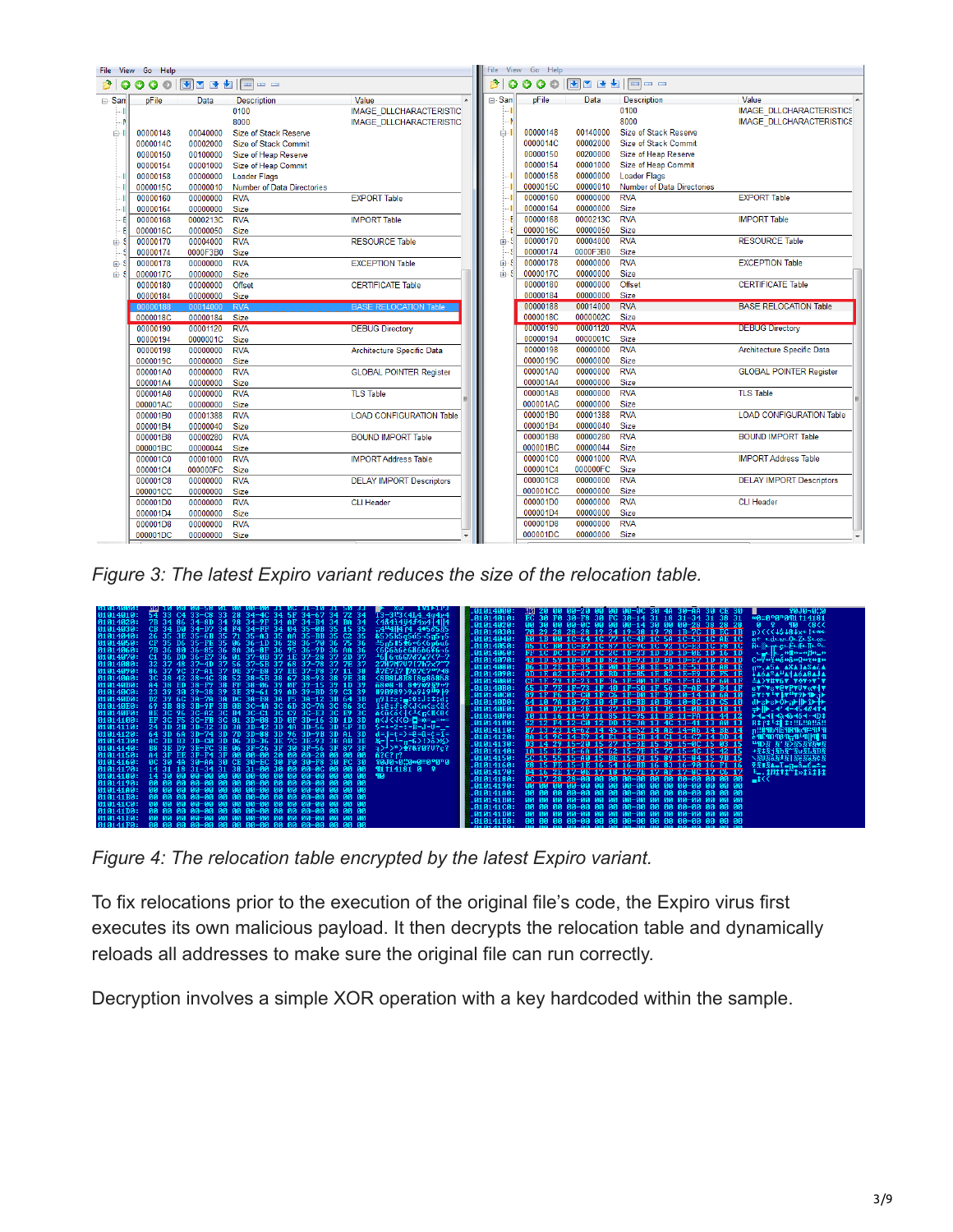

*Figure 5: Relocation table being decrypted using a hardcoded XOR key.*

After the decryption, the rest of original base relocation table is recovered.

| A1 E8509B00     | mov eax, dword ptr ds: [9B50E8]                   |                                     |     | Registers (MMX) |                         |                                                         |  |
|-----------------|---------------------------------------------------|-------------------------------------|-----|-----------------|-------------------------|---------------------------------------------------------|--|
| 0305 9C519B00   | add eax dword ptr ds:[9B519C]                     |                                     |     |                 |                         | EAX 0096403C odbcad32.0096403C                          |  |
| 83E8 04         | $sub$ eax, $4$                                    |                                     |     | ECX 00000000    |                         |                                                         |  |
| 0345 C4         | add eax, dword ptr ss: [ebp-3C]                   |                                     |     |                 |                         | EDX 00953048 odbcad32.00953048                          |  |
| 0345 C8         | add eax, dword ptr ss: [ebp-38]                   |                                     |     |                 |                         | EBX 0097BD79 odbcad32.0097BD79                          |  |
| 8985 74FFFFFF   | mov dword ptr ss: [ebp-8C] eax                    |                                     |     |                 | ESP 001BF4BC ASCII "cR" |                                                         |  |
| 8B7D EC         | mov edi.dword ptr ss:[ebp-14]                     |                                     |     | EBP 001BF848    |                         |                                                         |  |
| 83EF OB<br>89C6 | sub edi 0B                                        |                                     |     | EST 00002828    |                         |                                                         |  |
| OFB73C7E        | mov esi eax<br> movzx edi.word ptr ds:[esi+edi*2] | Read the Encrvpted Relocation Table | EDI |                 |                         | -Decrypted Data                                         |  |
| OFB775 96       | movzx esi, word ptr ss: [ebp-6A]                  | Get Decryption Kev "0x28"           | EIP |                 |                         | odbcad32.009B0CEC                                       |  |
| 31F7            | xor edi esi                                       | XOR with Kev                        |     |                 |                         |                                                         |  |
| 66:897D AE      | mov word ptr ss: [ebp-52] di                      |                                     |     |                 |                         | ES 0023 32bit 0(FFFFFFFFF)<br>CS 001B 32bit 0(FFFFFFFFF |  |
| OFB77D AE       | movzx edi, word ptr ss: [ebp-52]                  |                                     |     |                 |                         | SS 0023 32bit 0(FFFFFFFFF                               |  |
| 8B4D EO         | mov ecx.dword ptr ss: [ebp-20]                    |                                     |     |                 |                         | DS 0023 32bit 0(FFFFFFFFF)                              |  |
| 83E9 08         | sub ecx 8                                         |                                     |     |                 |                         | FS 003B 32bit 7FFDF000(FFF)                             |  |
| D3E7            | shl edi cl                                        |                                     |     |                 | GS 0000 NULL            |                                                         |  |
| 66:897D BA      | mov word ptr ss: [ebp-46].di                      |                                     |     |                 |                         |                                                         |  |
| OFB77D BA       | movzx edi, word ptr ss: [ebp-46]                  |                                     |     |                 | .astErr ERROR           |                                                         |  |

*Figure 6: The EDI register now contains decrypted relocation data.*

In recovery step 2, Expiro computes the address that contains the relocation address using the formula Relocation\_Address = NewImageBase + Offset + VirtualAddress.

| A1 F4509B00     | mov eax. dword ptr ds: [9B50F4]                    |                                                 | A Registers (MMX)                                        |
|-----------------|----------------------------------------------------|-------------------------------------------------|----------------------------------------------------------|
|                 | 0305 F4519B00 $ $ add eax dword ptr ds: $[9B51F4]$ |                                                 | EAX I<br>$1$ odbcad $32.00950354$                        |
| 83E8 06         | sub eax 6                                          |                                                 | <b>IECX 0000000C</b>                                     |
|                 | OFB795 72FFFFF1movzx edx word ptr ss: [ebp-8E]     |                                                 | EDX 00000354                                             |
| 39D0            | cmp eax edx                                        |                                                 | EBX 0097BD79 odbcad32.0097BD79                           |
| 75 32           | short 009B0DAC                                     |                                                 | ESP 001BF4BC ASCII "cR"                                  |
| 8B45 DO         | mov eax dword ptr ss: [ebp-30]                     | New ImageBase                                   | EBP 001BF848                                             |
| OFB755 BA       | movzx edx.word ptr ss:[ebp-46]                     | Offset                                          | ESI 0000000B                                             |
| 01D0<br>0345 A4 | add eax edx<br>add eax.dword ptr ss:[ebp-5C]       | Relocate Address = New Imagebase + Offset + RVA | EDI 00000003                                             |
|                 | 8985 5CFFFFFF   mov dword ptr ss: [ebp-A4], eax    |                                                 | <b>EIP</b><br>odbcad32.009B0D83                          |
| 89C7            | lmov edi eax                                       |                                                 |                                                          |
|                 | 8B35 28529B00   mov esi dword ptr ds:[9B5228]      |                                                 | ES 0023 32bit 0(FFFFFFFFF)<br>CS 001B 32bit 0(FFFFFFFFF) |
|                 | 0335 50529B00   add esi dword ptr ds: [9B5250]     |                                                 | SS 0023 32bit 0(FFFFFFFFF)                               |
|                 |                                                    |                                                 |                                                          |

*Figure 7: Calculation of the address to be relocated in Expiro's code.*

As we see in the following screenshot, the formula leads to Relocation Address = 0x950000 + 0x354 + 0x1000, so the address in 0x951354 should be relocated (stored in eax).

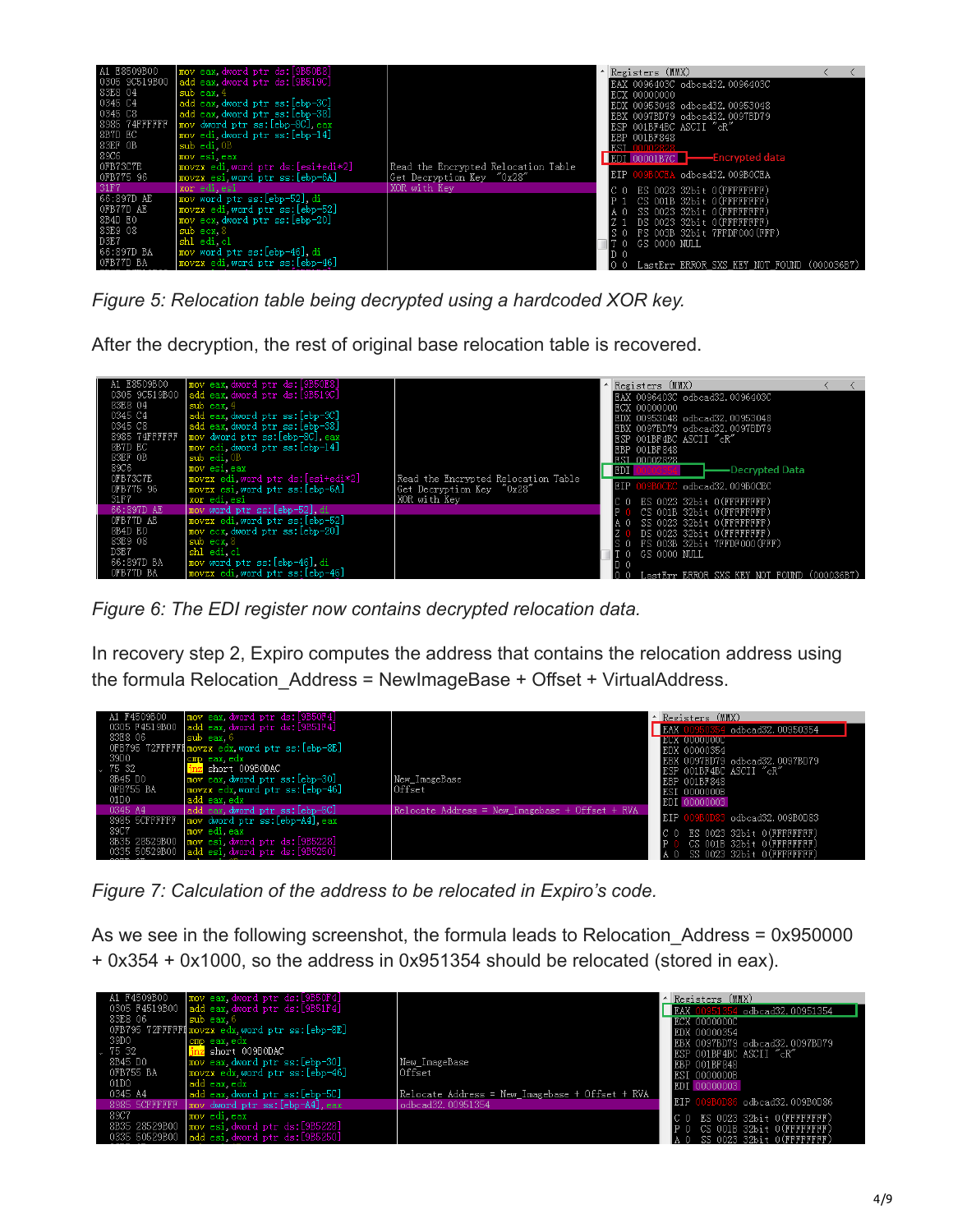*Figure 8: Relocation address being calculated.*

In recovery step 3, Expiro computes the relocation value using the formula Relocation\_Value = OldValue + (NewImageBase – OldImagebase).



*Figure 9: Relocation value being computed by Expiro.*

In this case, the formula is Relocation Value =  $0x01001354 + (0x00950000 - 0x01000000)$ , so the relocation value is 0x00951354.



*Figure 10: Expiro performing relocations on its own.*

Using this technique, we can decrypt and repair the entire relocation table of the files infected by Expiro. This also helps us to calculate and replace the relocation table size in an executable's optional header with the correct values. These changes ensure the infected files can run properly after removing the malicious payload.

McAfee products detect Expiro as W32/Expiro.gen.rd and W64/Expiro.d and repair infected [files from DAT Version 8665. Users can find additional information at this McAfee Labs](https://kb.mcafee.com/resources/sites/MCAFEE/content/live/PRODUCT_DOCUMENTATION/23000/PD23509/en_US/McAfee_Labs_Threat_Advisory_Expiro.pdf) Threat Advisory.

## **SHA-256 hash**

f15b8fc3ca117ab38e3074adc6208666b2189259e447db8202ef85b9bbfc4537

[Xiaobing Lin](https://www.mcafee.com/blogs/author/xiaobing-lin/)

## **More from McAfee Labs**

[Crypto Scammers Exploit: Elon Musk Speaks on Cryptocurrency](https://www.mcafee.com/blogs/other-blogs/mcafee-labs/crypto-scammers-exploit-talk-on-cryptocurrency/%20)

By Oliver Devane Update: In the past 24 hours (from time of publication) McAfee has identified 15...

May 05, 2022 | 4 MIN READ

[Instagram Credentials Stealer: Disguised as Mod App](https://www.mcafee.com/blogs/other-blogs/mcafee-labs/instagram-credentials-stealer-disguised-as-mod-app/%20)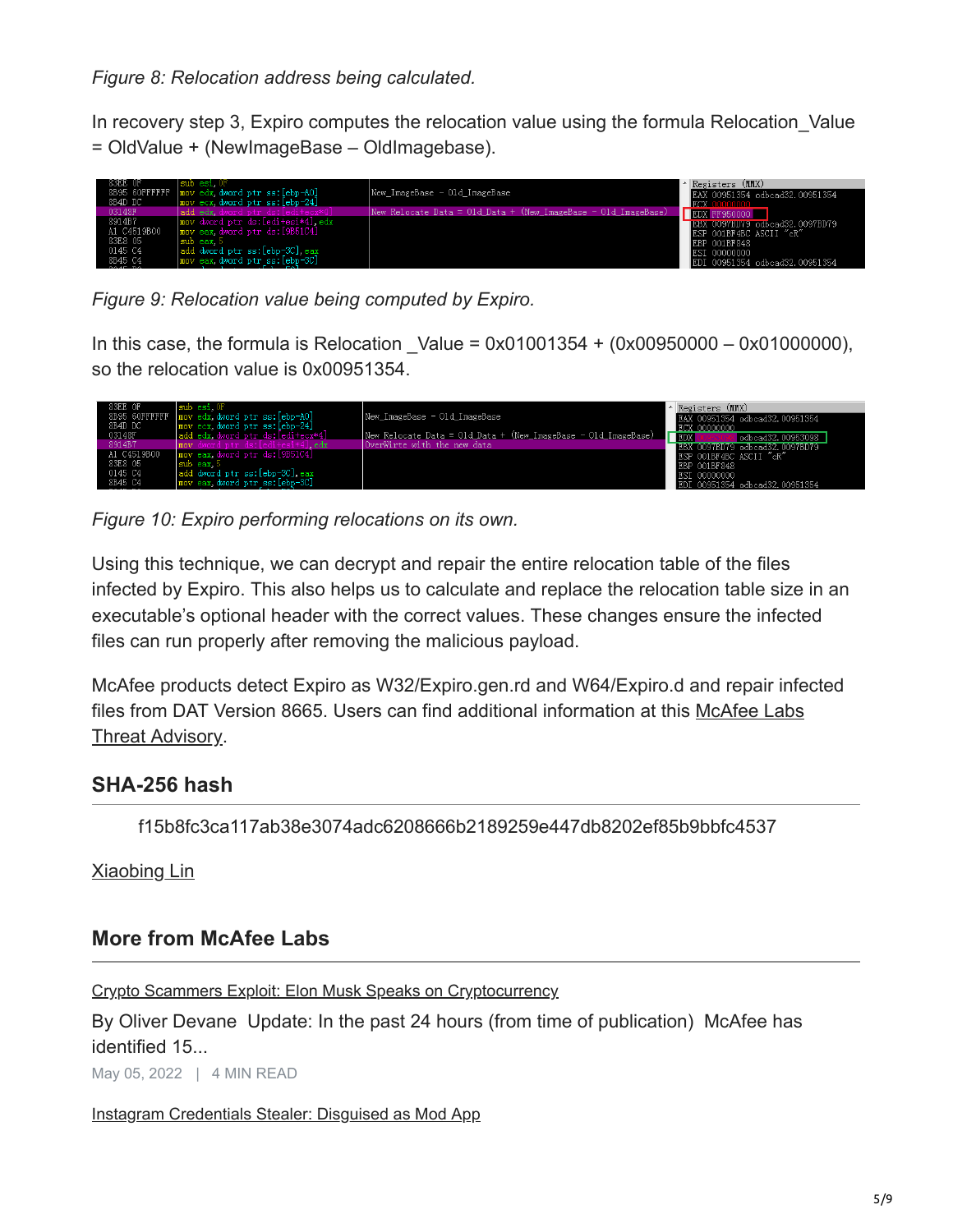Authored by Dexter Shin McAfee's Mobile Research Team introduced a new Android malware targeting Instagram users who...

May 03, 2022 | 4 MIN READ

### [Instagram Credentials Stealers: Free Followers or Free Likes](https://www.mcafee.com/blogs/other-blogs/mcafee-labs/instagram-credentials-stealers-free-followers-or-free-likes/%20)

Authored by Dexter Shin Instagram has become a platform with over a billion monthly active users. Many...

May 03, 2022 | 6 MIN READ



**[Scammers are Exploiting Ukraine Donations](https://www.mcafee.com/blogs/other-blogs/mcafee-labs/scammers-are-exploiting-ukraine-donations/%20)** 

Authored by Vallabh Chole and Oliver Devane Scammers are very quick at reacting to current events, so...

Apr 01, 2022 | 7 MIN READ



[Imposter Netflix Chrome Extension Dupes 100k Users](https://www.mcafee.com/blogs/other-blogs/mcafee-labs/imposter-netflix-chrome-extension-dupes-100k-users/%20)

Authored by Oliver Devane, Vallabh Chole, and Aayush Tyagi McAfee has recently observed several malicious Chrome Extensions...

Mar 10, 2022 | 8 MIN READ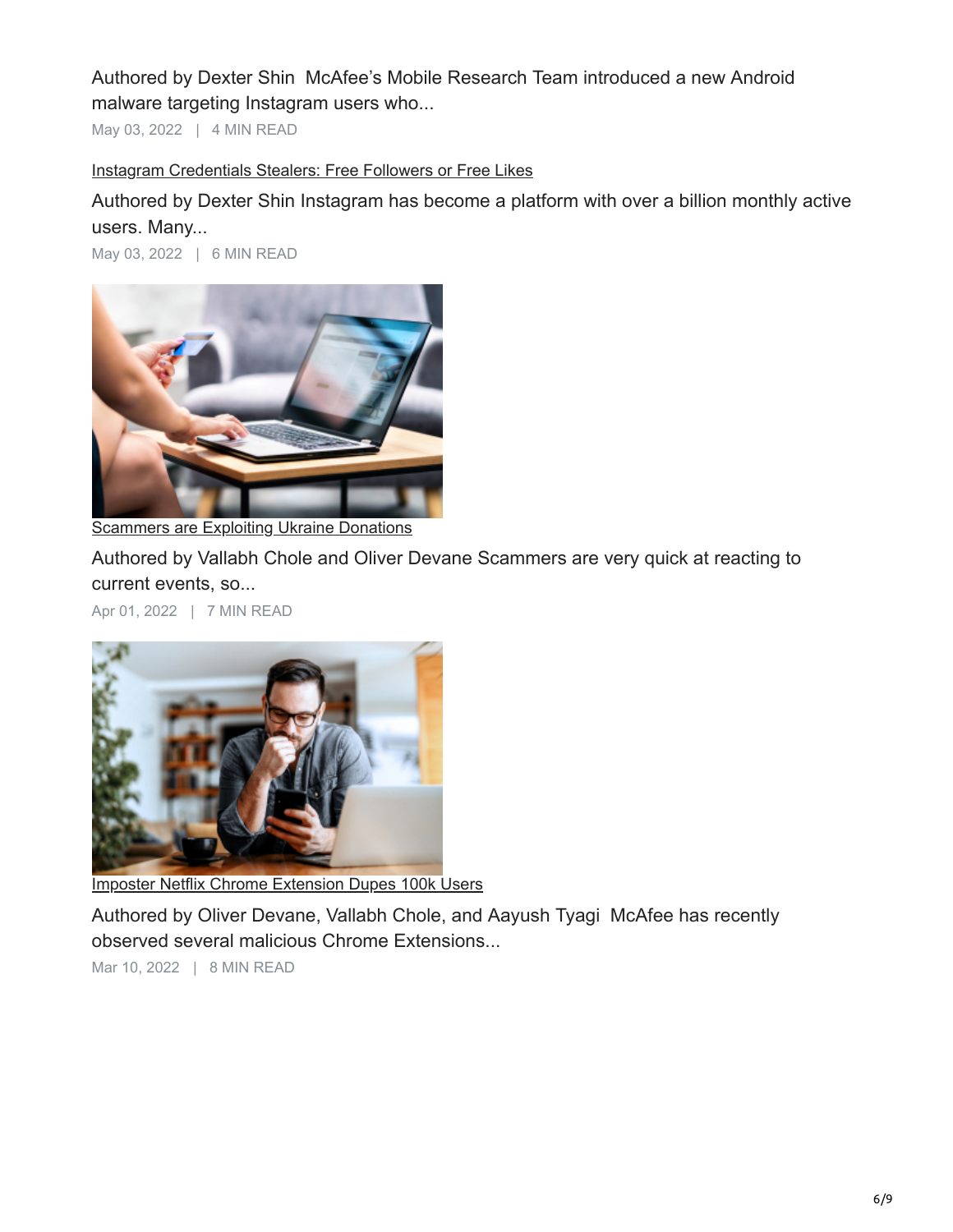

[Why Am I Getting All These Notifications on my Phone?](https://www.mcafee.com/blogs/other-blogs/mcafee-labs/why-am-i-getting-all-these-notifications-on-my-phone/%20)

Authored by Oliver Devane and Vallabh Chole Notifications on Chrome and Edge, both desktop browsers, are commonplace,...

Feb 25, 2022 | 5 MIN READ



[Emotet's Uncommon Approach of Masking IP Addresses](https://www.mcafee.com/blogs/other-blogs/mcafee-labs/emotets-uncommon-approach-of-masking-ip-addresses/%20)

In a recent campaign of Emotet, McAfee Researchers observed a change in techniques. The Emotet maldoc was...

Feb 04, 2022 | 4 MIN READ



[HANCITOR DOC drops via CLIPBOARD](https://www.mcafee.com/blogs/other-blogs/mcafee-labs/hancitor-doc-drops-via-clipboard/%20)

Hancitor, a loader that provides Malware as a Service, has been observed distributing malware such as FickerStealer,...

Dec 13, 2021 | 6 MIN READ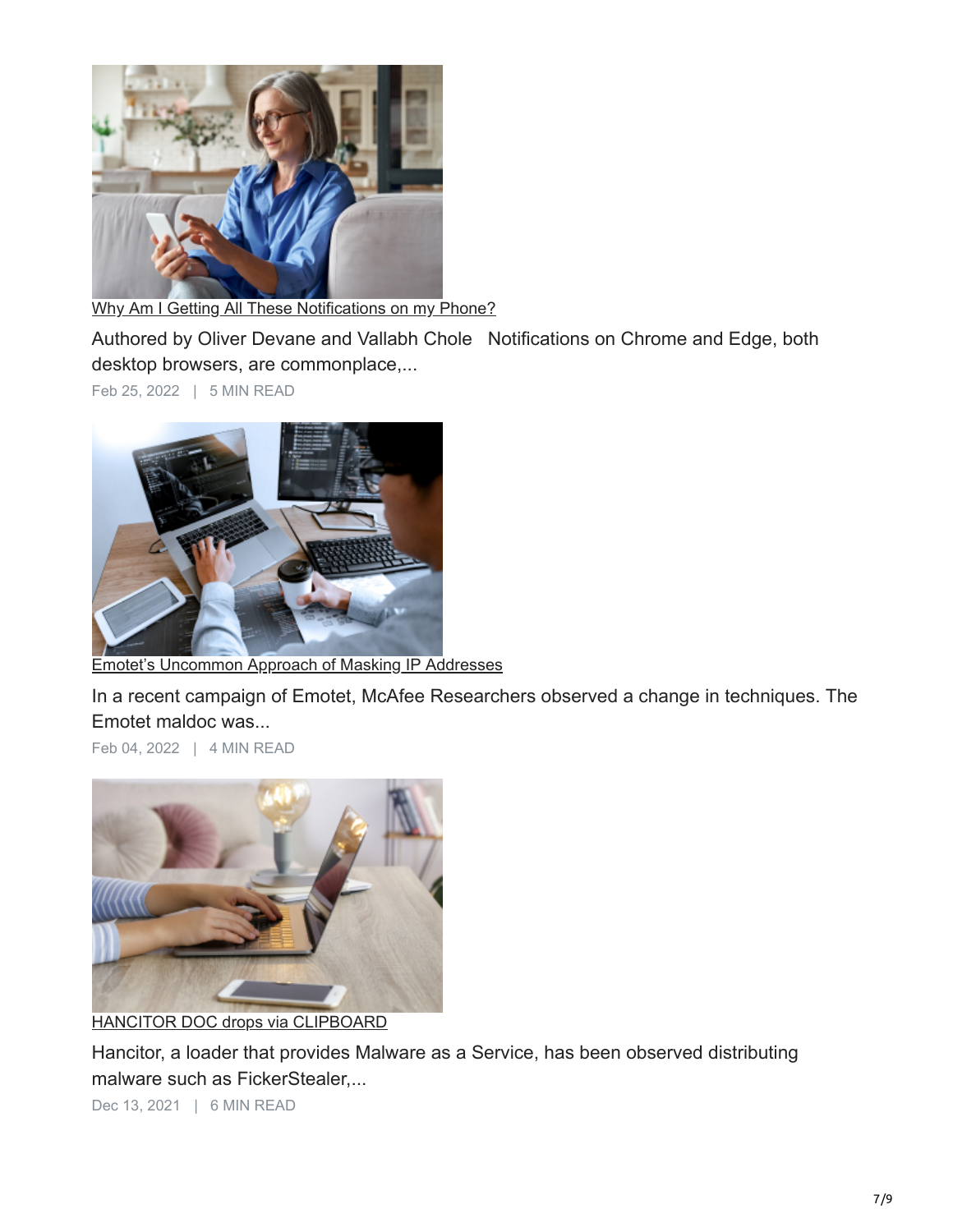

['Tis the Season for Scams](https://www.mcafee.com/blogs/other-blogs/mcafee-labs/tis-the-season-for-scams/%20)

'Tis the Season for Scams Nov 29, 2021 | 18 MIN READ



[The Newest Malicious Actor: "Squirrelwaffle" Malicious Doc.](https://www.mcafee.com/blogs/other-blogs/mcafee-labs/the-newest-malicious-actor-squirrelwaffle-malicious-doc/%20)

Authored By Kiran Raj Due to their widespread use, Office Documents are commonly used by Malicious actors...

Nov 10, 2021 | 4 MIN READ



[Social Network Account Stealers Hidden in Android Gaming Hacking Tool](https://www.mcafee.com/blogs/other-blogs/mcafee-labs/social-networks-account-stealer-hidden-in-android-gaming-hacking-tool/%20)

Authored by: Wenfeng Yu McAfee Mobile Research team recently discovered a new piece of malware that specifically...

Oct 19, 2021 | 6 MIN READ